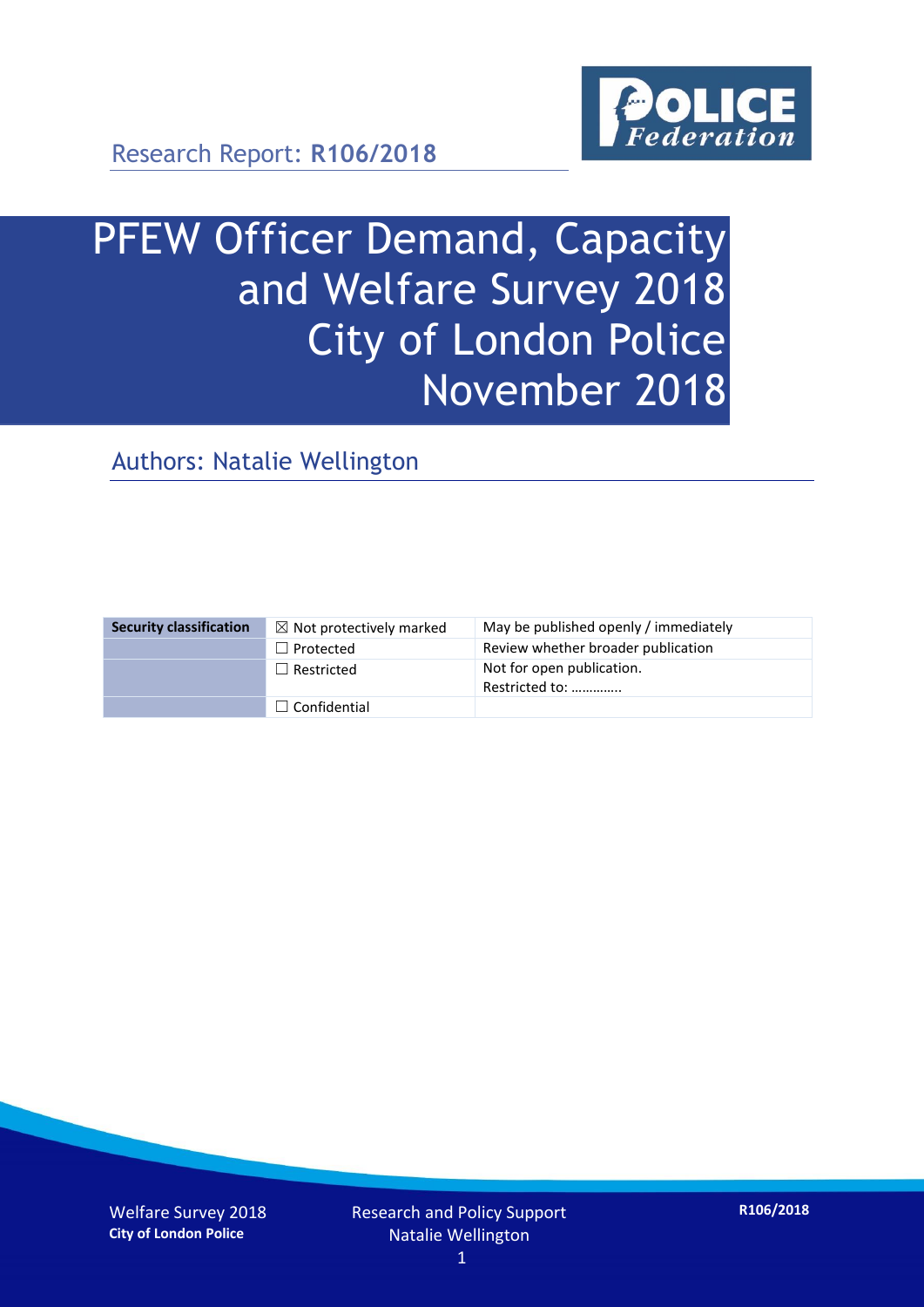## **FOREWORD**

#### **INTRODUCTION**

Over the last decade, the impact of reducing policing budgets on officer numbers has been considerable, with a 15% fall in officer numbers over a seven year period from a high of 142,056 in 2009 to 121,010 in March 2018. $^{\mathrm{i}}$  Evidence from a focus group study conducted by the PFEW<sup>ii</sup> highlighted that these reductions may be having a negative effect on officers individual wellbeing. It was within this context that the Police Federation of England and Wales (PFEW) began a biennial Demand, Capacity and Welfare Survey. The 2018 PFEW Officer Demand, Capacity and Welfare Survey is the second iteration of the survey.

This report provides a summary of responses to key questions from the 2018 PFEW Officer Demand, Capacity and Welfare Survey from respondents in City of London Police.

Where appropriate, details of average responses from last year, or the police service as a whole, are also presented. However, differences across these figures have not been tested to assess whether they are statistically significant<sup>1</sup>; therefore any and all differences reported are for guidance only and must be treated with caution.

Force rankings have not been included, because not all differences are statistically significant. In addition, forces with fewer than 100 respondents were not provided with a force level report as their sample size was too small to be representative of the force as a whole and may have enabled identification of individuals based on their demographics.

Please be aware that the total number of responses for each item may vary slightly as not all items were answered by all respondents, and all percentages are rounded to the nearest whole number. In addition, the actual differences between any and all groups may be quite small and these details should be considered when interpreting the data.

 $<sup>1</sup>$  As all the data are derived from samples of the population, rather than the whole population, percentage figures calculated are strictly</sup> speaking estimates, rather than exact measures. This means that every figure has a margin of error associated with it. Hence a very small percentage difference year on year may be due to sampling, rather than to actual changes.

Welfare Survey 2018 **City of London Police**

-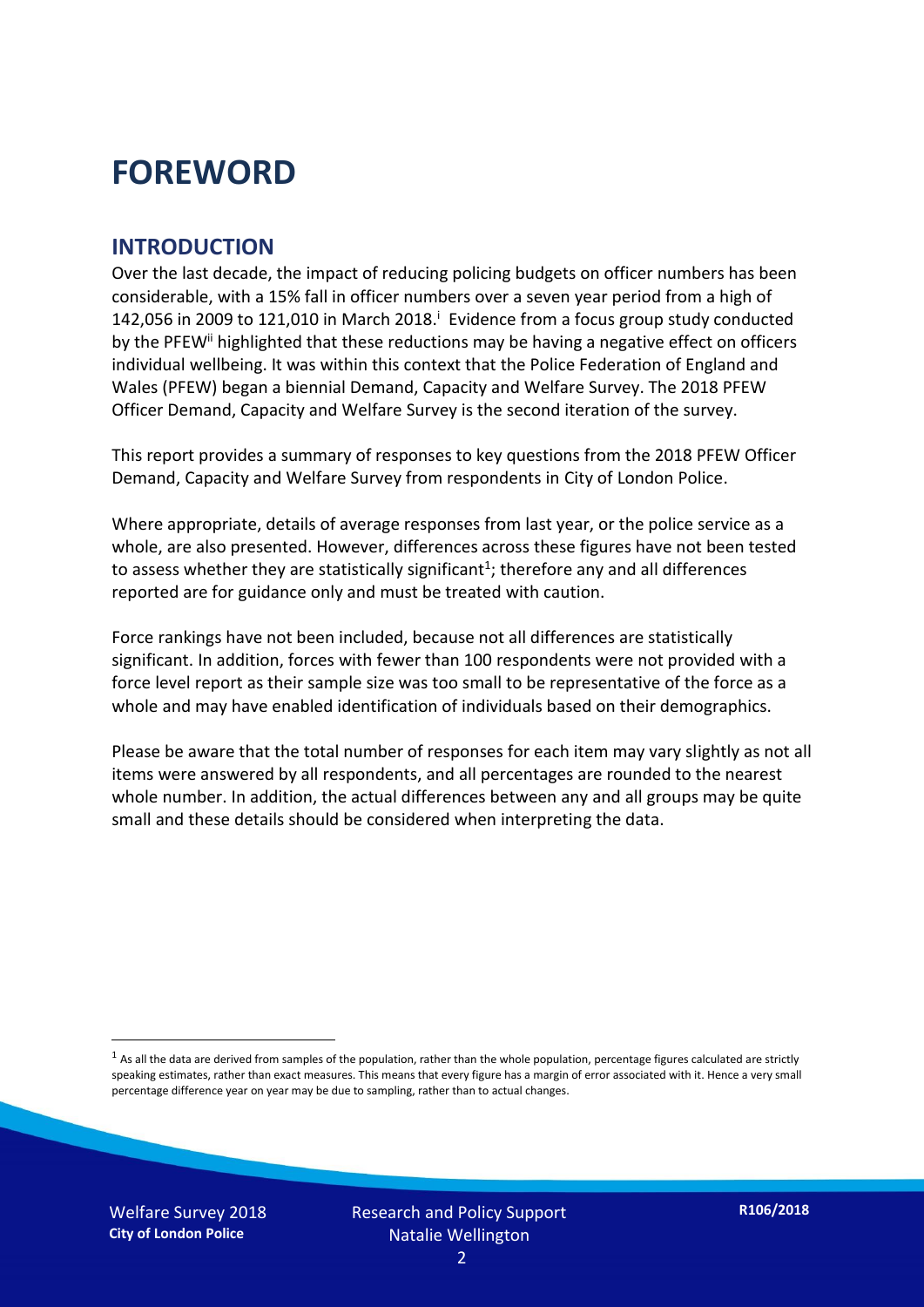#### **RESPONSE RATES AND DEMOGRAPHICS**

Survey responses were gathered over a six-week period between August and September 2018. All officers of the federated ranks in England and Wales were eligible to participate.

Analyses were conducted on a sample of 18,100 responses drawn from all 43 forces across England and Wales.<sup>2</sup> The national response rate for the 2018 survey was 15%.

Overall 4% of respondents (n=788) to the survey declined to state which force they belonged to. These responses have been included within the national data but are excluded from force-level analyses.

97 responses were received from City of London Police, representing a response rate of around 14%. <sup>3</sup> The margin of error for this report has been calculated using the size of the sample and the population. At a 95% confidence level, this force report has a 9% margin of error. If the margin of error is less than 5%, it can be considered to be within the normal bounds of academic rigor.<sup>4</sup> If this threshold has not been met, the results from this report must be interpreted with caution.

78% of responses from City of London Police were received from male officers and 18% of responses were from female officers. The other 4% preferred not to say. In regards to rank, 79% of respondents from City of London Police were Constables, 11% were Sergeants, 6% were Inspectors, and 4% were Chief Inspectors. 7% of responses from City of London Police were received from Black and Minority Ethnic (BME) officers.

-

 $2$  Data were removed where the respondent indicated they were not currently a police officer or they gave implausible answers – for full exclusion criteria, please see the full report.

<sup>3</sup> Based on March 2018 Home Office figures of officer headcount, for full details please see item ii in the reference section.

<sup>4</sup> The generally accepted academic standards is a 95% confidence level with a 5% (or less) margin of error.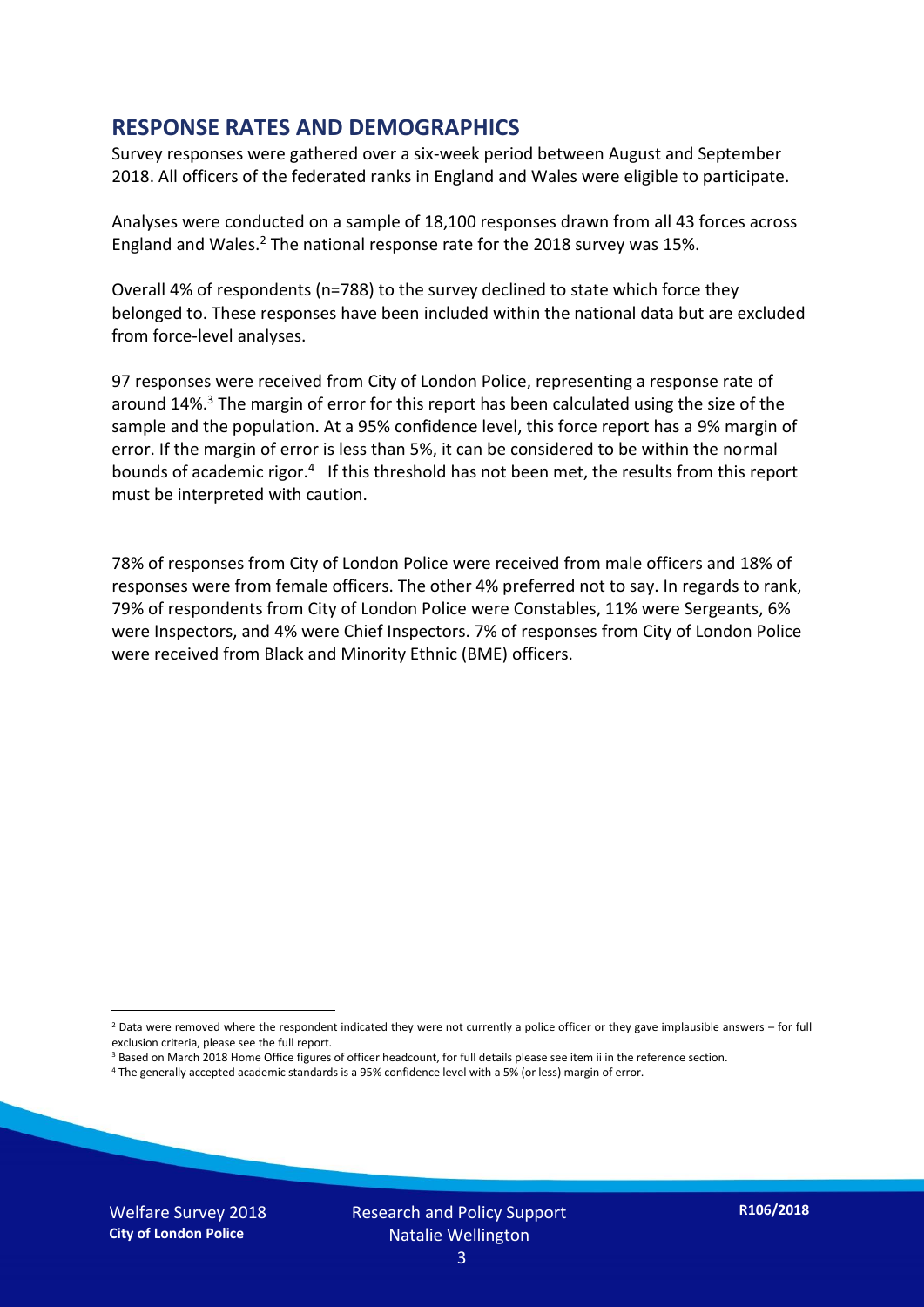## **INFOGRAPHIC**



### **Who responded?**

**97** responses were received from City of London Police, representing a **14%** response rate



Welfare Survey 2018 **City of London Police**

Research and Policy Support Natalie Wellington

**R106/2018**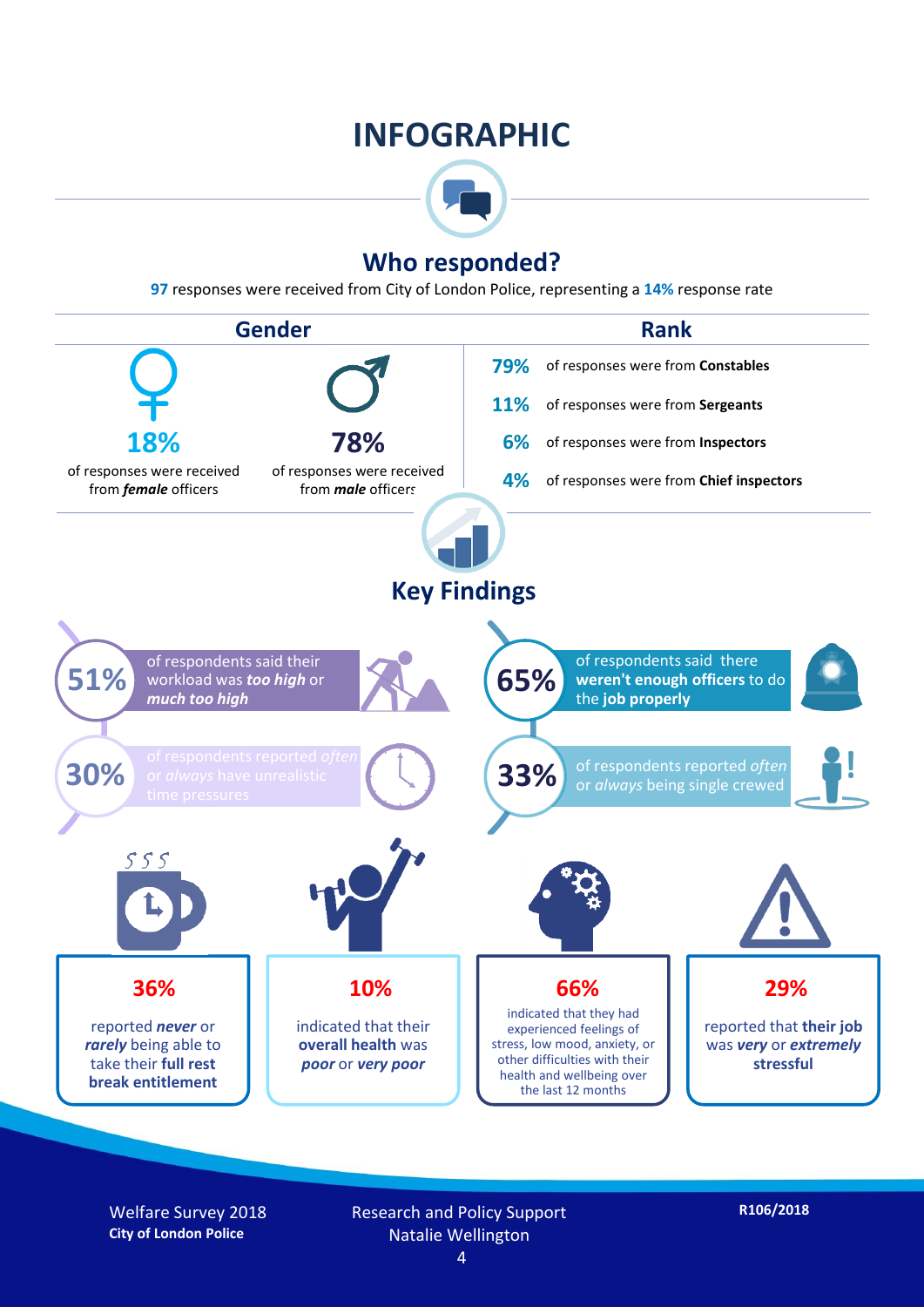## **Executive Summary**

- **97** responses were received from City of London Police, representing a response rate of around **14%**.
- The average (mean) rating for overall Job satisfaction for respondents from City of London Police was **5/10.**
- Frequent single crewing (often or always) was reported by **33%** of respondents from City of London Police.
- **36%** of respondents from City of London Police reported *never* or *rarely* being able to take their **full rest break entitlement***; lower than* the proportion in 2016.
- **51%** of respondents from City of London Police said their **workload** was *too high* or *much too high; higher than* the proportion in 2016.
- **30%** of respondents from City of London Police reported *often* or *always* **having unrealistic time pressures***; higher than* the proportion in 2016.
- **65%** of respondents from City of London Police said there **weren't enough officers to do the job properly***; higher than* the proportion in 2016.
- **18%** said that they had **enough time engage in proactive policing** in their team/unit*; higher than* the proportion in 2016.
- **10%** of respondents from City of London Police indicated that their **overall health** was *poor* or *very poor.*
- **66%** of respondents from City of London Police indicated that they had **experienced feelings of stress, low mood, anxiety, or other difficulties with their health and wellbeing** over the last 12 months.
- **29%** of respondents from City of London Police reported that their job was *very* or *extremely* **stressful***; the same as* the proportion in 2016.
- **14%** of City of London Police respondents reported that they had suffered **one or more injuries** that required medical attention as a result of **work-related violence** in the last year.
- **12%** of City of London Police respondents reported that they had suffered **one or more injuries** that required medical attention as a result of **work-related accidents**  in the last year.
- **44%** of respondents from City of London Police felt that someone would be **treated differently (in a negative way)** if they disclosed difficulties with their mental health and wellbeing; *lower than* the proportion in 2016.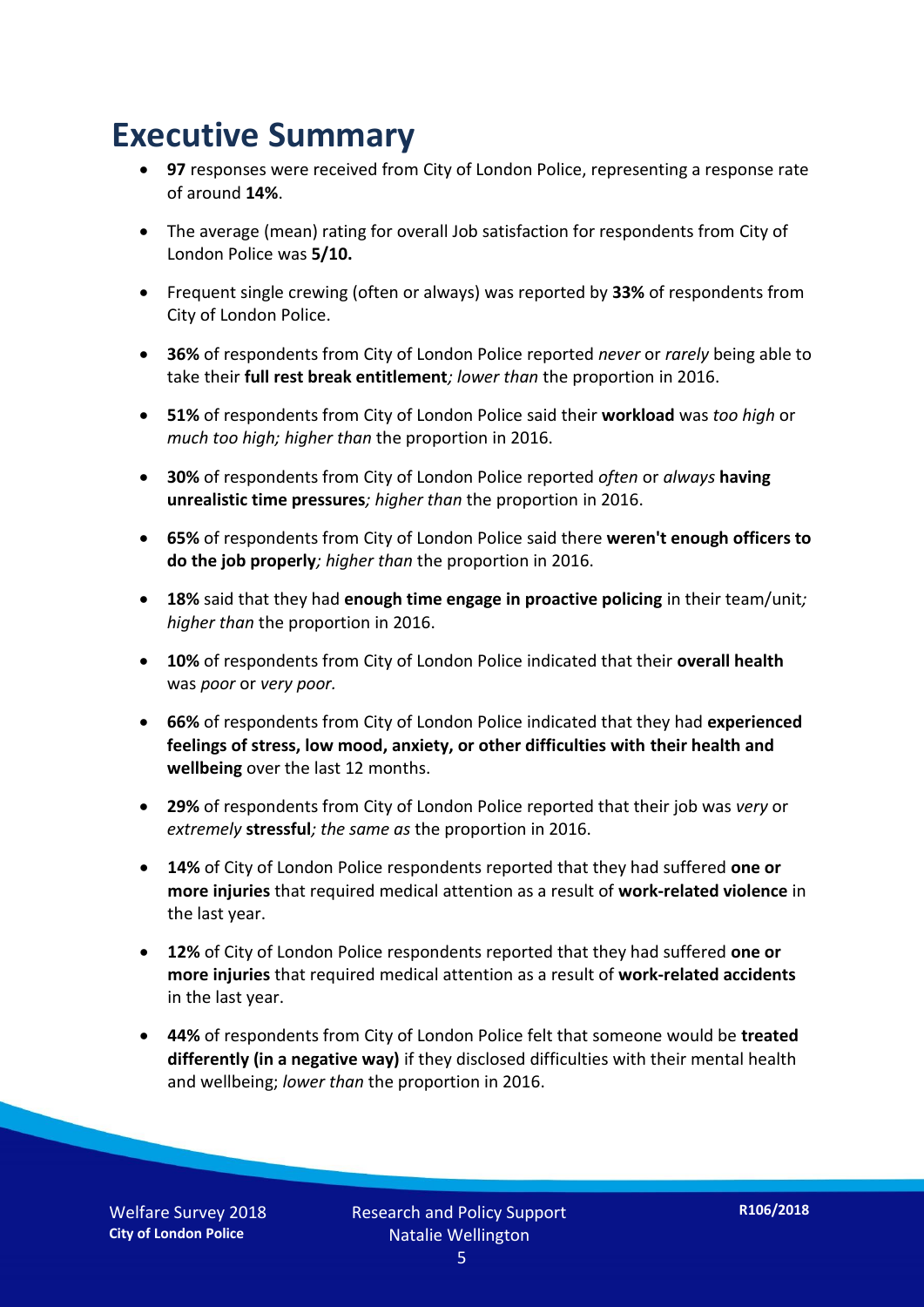## **1. WORKING ARRANGEMENTS**

#### **1.1. OVERALL JOB SATISFACTION**

Respondents were asked to rate their overall job satisfaction between 0 and 10, where 0 was 'not at all satisfied' and 10 was 'completely satisfied.'

The average (mean) rating for overall job satisfaction for respondents from City of London Police was 5/10 (range 0-10), with 18% of respondents reporting an overall job satisfaction rating of 2 or less.

This can be compared to the National average of 4/10, and 32% of respondents reported an overall job satisfaction rating of 2 or less.

#### **1.2. SHIFTS**

2% of respondents from City of London Police reported that their formal shift duration was more than the 8-10 hours advised by the Health and Safety Executive<sup>iii</sup> and the Police Negotiating Board,<sup>iv</sup> and 2% of respondents indicated a shift length of 12 hours or more.

7% of the national sample indicated that their formal shift duration was more than 8-10 hours, and 5% indicated a shift length of 12 hours or more.

#### **1.3. SINGLE CREWING**

Among respondents from City of London Police, for whom this item was applicable, 33% reported being single crewed either *often* or *always* over the previous 12 month period. This can be compared with 75% of respondents from the national sample.

#### **1.4. BREAKS, REST DAYS AND ANNUAL LEAVE**

36% of respondents from City of London Police reported *never* or *rarely being* able to take their full rest break entitlement, and 81% reported having had two or more rest days cancelled in the previous 12 month period. In addition, 37% of respondents from City of London Police told us that they have not been able to take their full annual leave entitlement in the previous 12 month period.

Historical comparison for items relating to breaks, rest days and annual leave for **City of London Police**, are provided in Table 1.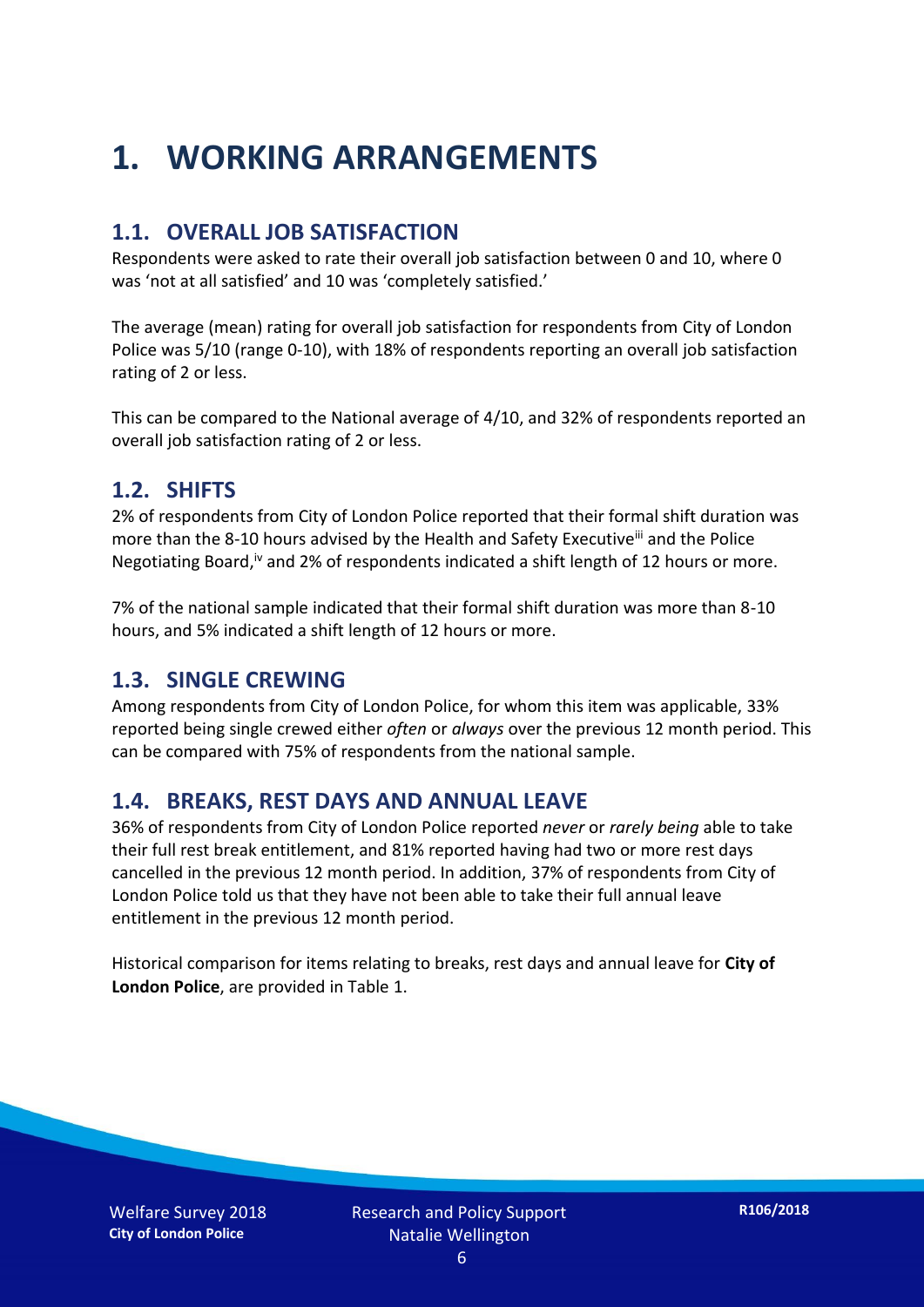| Table 1: Force level figures for breaks, rest days and<br>annual leave     | 2016 | 2018 |
|----------------------------------------------------------------------------|------|------|
| Reported being never or rarely able to take full rest<br>break entitlement | 43%  | 36%  |
| Reported having 2 or more rest days cancelled in the<br>previous 12 months | 82%  | 81%  |
| Reported being unable to take their full annual leave<br>entitlement       | 34%  | 37%  |

Historical comparisons for items relating to breaks, rest days and annual leave for the **police service as a whole**, are provided in the table below.

| Table 2: National figures for breaks, rest days and<br>annual leave        | 2016 | 2018 |
|----------------------------------------------------------------------------|------|------|
| Reported being never or rarely able to take full rest<br>break entitlement | 53%  | 52%  |
| Reported having 2 or more rest days cancelled in the<br>previous 12 months | 76%  | 67%  |
| Reported being unable to take their full annual leave<br>entitlement       | 33%  | 31%  |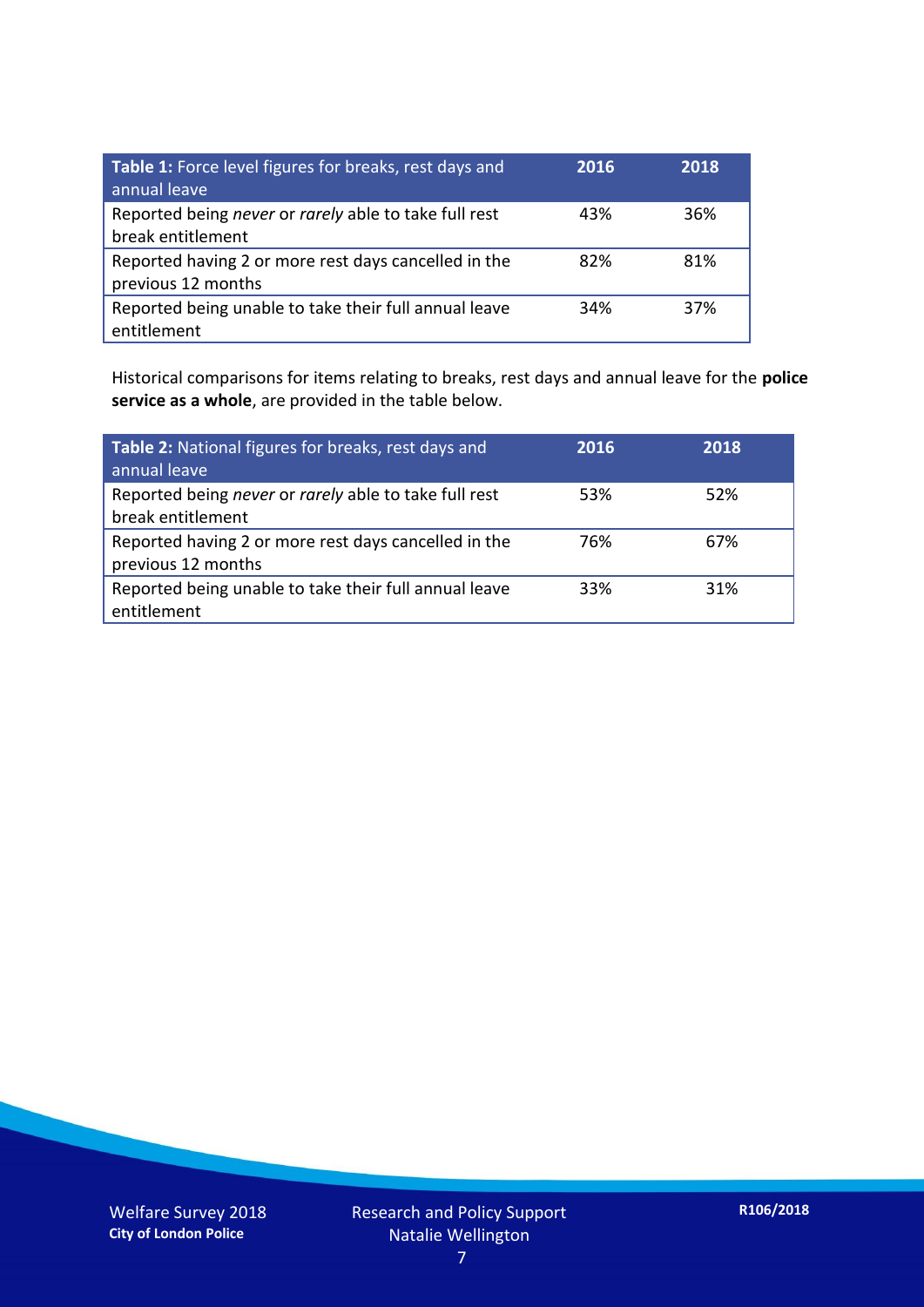## **2. DEMAND**

### **2.1. WORKLOAD**

51% of respondents from City of London Police told us that their workload is currently *too high*, or *much too high* – *lower than* the proportion from the national sample (72%) and *higher than* the proportion reported by City of London Police in the 2016 Demand, Capacity and Welfare Survey.

### **2.2. HSE MANAGEMENT STANDARDS**

The UK Health and Safety Executive published the Management Standards Indicator Tool (MSIT) to assist organisations in the assessment of workers exposure to dimensions of the psychosocial work environment that, if not properly managed, can lead to harm to health.<sup>v</sup> The 25-item version of the MSIT<sup>vi</sup> contains four items that measure job demands, which were included as part of the Demand, Capacity and Welfare Survey.

23% of respondents from City of London Police told us that they *often* or *always* have unachievable deadlines, and 34% that they *often* or *always* have to neglect some tasks because they have too much to do.

Historical comparisons for the MSIT job demand items for **City of London Police** are provided in the table below.

| Table 3: Force level figures for HSE MSIT job demands | 2016 | 2018 |
|-------------------------------------------------------|------|------|
| Often or always have unrealistic time pressures       | 24%  | 30%  |
| Often or always pressured to work long hours          | 29%  | 18%  |
| Often or always have to neglect some tasks because    | 27%  | 34%  |
| they have too much to do                              |      |      |
| Often or always have unachievable deadlines           | 24%  | 23%  |

Historical comparison for the MSIT job demand items for the **police service as a whole**, are provided in the table below.

| Table 4: National figures for HSE MSIT job demands | 2016 | 2018 |
|----------------------------------------------------|------|------|
| Often or always have unrealistic time pressures    | 35%  | 40%  |
| Often or always pressured to work long hours       | 26%  | 29%  |
| Often or always have to neglect some tasks because | 43%  | 54%  |
| they have too much to do                           |      |      |
| Often or always have unachievable deadlines        | 29%  | 38%  |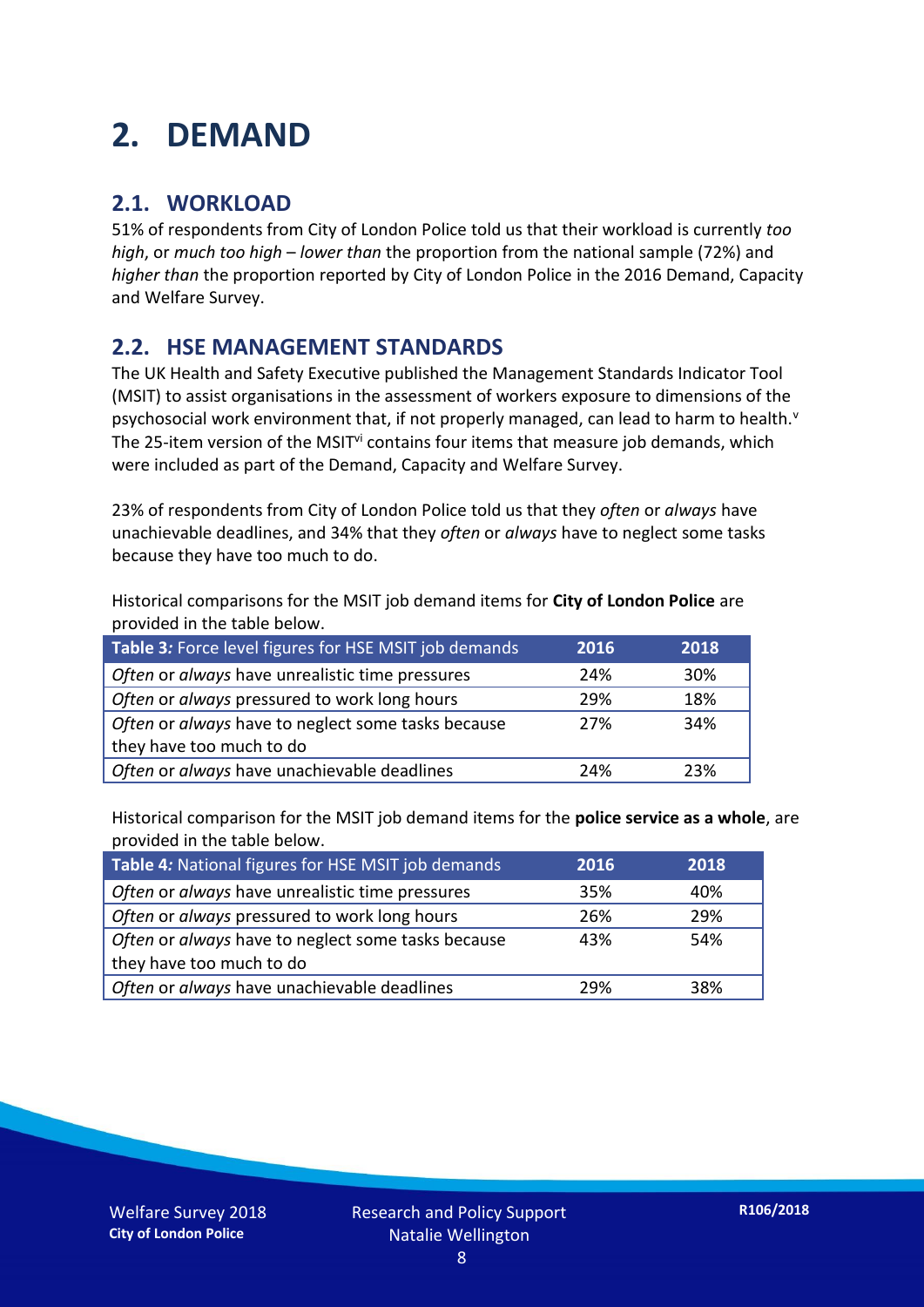### **2.3. AMOUNT AND PACE OF WORK**

48% of respondents from City of London Police *disagreed* or *strongly disagreed* that they were able to meet all of the conflicting demands on their time, whilst 18% *agreed* or *strongly agreed* that they had enough time engage in proactive policing in their team/unit. The proportion of officers from City of London Police reporting to have enough time to engage in proactive policing is *higher than* the proportion in 2016.

Across the police service as a whole, 74% of respondents *disagreed* or *strongly disagreed* that they were able to meet all of the conflicting demands on their time and 90% *disagreed* or *strongly disagreed* that there are enough officers to manage all the demands made on their team/unit.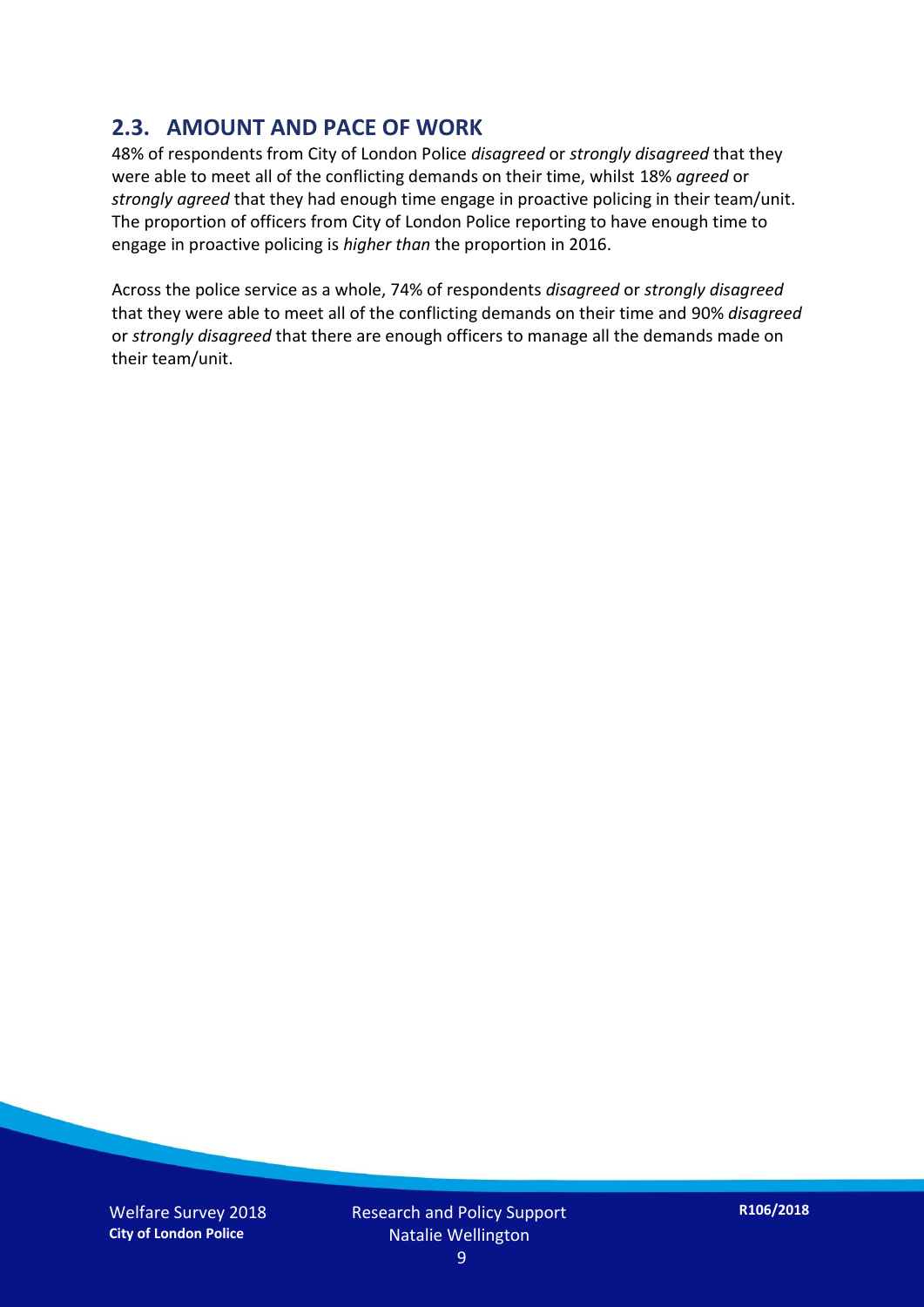## **3. CAPACITY**

### **3.1. MINIMUM OFFICER STAFFING**

50% of respondents from City of London Police indicated that their team or unit had a minimum officer staffing level.

Among respondents whose team or unit had a minimum officer staffing level, 10% indicated that this level was *never* or *rarely* achieved. This can be compared to 2016 where 14% of respondents from City of London Police indicated that the minimum officer staffing level was *never* or *rarely* achieved.

#### **3.2. OFFICER STAFFING ARRANGEMENTS**

56% of respondents *disagreed* or *strongly disagreed* that the way officer staffing levels are determined in their team/unit seems to be effective; *lower than* the proportion reported in 2016.

Historical comparisons of two key items relating to capacity to deal with demand for **City of London Police** are provided in the table below.

| <b>Table 5:</b> Force level figures for key items relating to capacity                                              |                                                      |      |  |
|---------------------------------------------------------------------------------------------------------------------|------------------------------------------------------|------|--|
| <b>Statements</b>                                                                                                   | % of respondents who<br>disagreed with the statement |      |  |
|                                                                                                                     | 2016                                                 | 2018 |  |
| There are enough officers in my team/unit for me to do<br>my job properly                                           | 62%                                                  | 65%  |  |
| In my experience, we generally have enough officers to<br>manage all the demands being made on us as a<br>team/unit | 79%                                                  | 76%  |  |

Historical comparisons of the same items for the **police service as a whole** are provided in the table below.

| Table 6: National figures for key items relating to capacity                                                        |                                                      |      |  |  |
|---------------------------------------------------------------------------------------------------------------------|------------------------------------------------------|------|--|--|
| <b>Statements</b>                                                                                                   | % of respondents who<br>disagreed with the statement |      |  |  |
|                                                                                                                     | 2016                                                 | 2018 |  |  |
| There are enough officers in my team/unit for me to do<br>my job properly                                           | 78%                                                  | 83%  |  |  |
| In my experience, we generally have enough officers to<br>manage all the demands being made on us as a<br>team/unit | 85%                                                  | 90%  |  |  |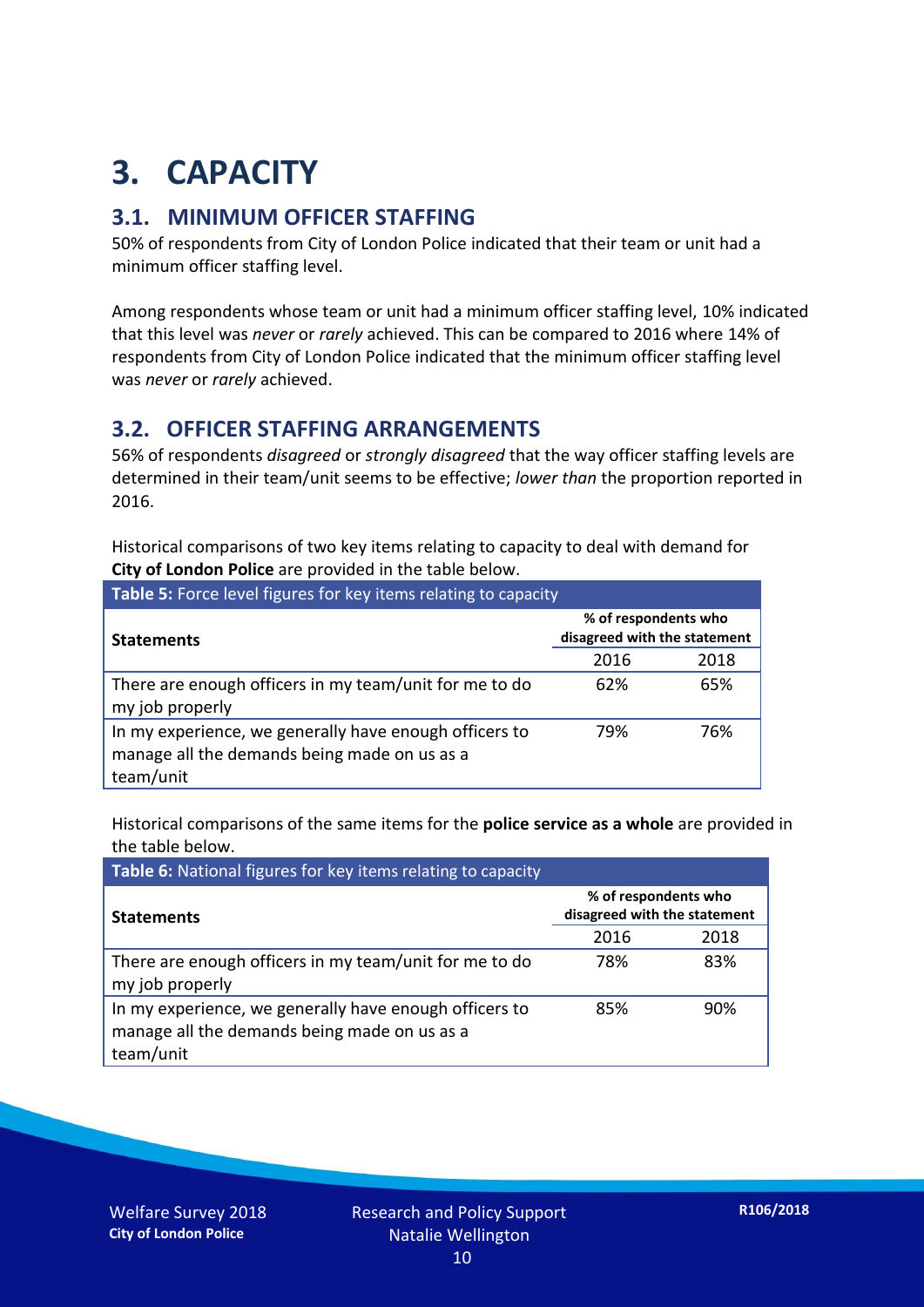## **4. HEALTH AND WELLBEING**

### **4.1. OVERALL LIFE SATISFACTION**

Respondents were asked to rate their overall life satisfaction between 0 and 10, where 0 was 'not at all satisfied' and 10 was 'completely satisfied.'

The average (mean) rating for overall life satisfaction for respondents from City of London Police was 6/10 (range 0-10). 18% of respondents reported life satisfaction rating of 2 or less.

These results can be compared to the National average of 6/10, with 15% of respondents reporting an overall life satisfaction rating of 2 or less.

### **4.2. OVERALL PHYSICAL HEALTH**

Participants were asked to rate their overal health on a scale from *very good* to *very poor*. An historical comparison for both national and local figures for this item are below.

| Table 7: Self-rated overall physical health |                       | 2016 | 2018 |
|---------------------------------------------|-----------------------|------|------|
| <b>Force level figures</b>                  | Very poor             | 2%   | 1%   |
|                                             | Poor                  | 12%  | 8%   |
|                                             | Neither good nor poor | 33%  | 15%  |
|                                             | Good                  | 42%  | 46%  |
|                                             | Very good             | 12%  | 28%  |
| <b>National figures</b>                     | Very poor             | 1%   | 1%   |
|                                             | Poor                  | 11%  | 6%   |
|                                             | Neither good nor poor | 23%  | 17%  |
|                                             | Good                  | 53%  | 54%  |
|                                             | Very good             | 13%  | 23%  |

### **4.3. SINGLE ITEM INDICATOR OF STRESS**

Work related stress was measured using a single-item measure. 29% of respondents from City of London Police presented with a non-diagnostic case of work-related stress.<sup>vii</sup>

This is *the same as* the proportion reported in the 2016 iteration of this survey and *lower than* the proportion reported in this year's national results.

Stress outside of work was assessed using an adaptation of the work-related stress measure. 16% of respondents from City of London Police presented with a non-diagnostic case of stress outside of work.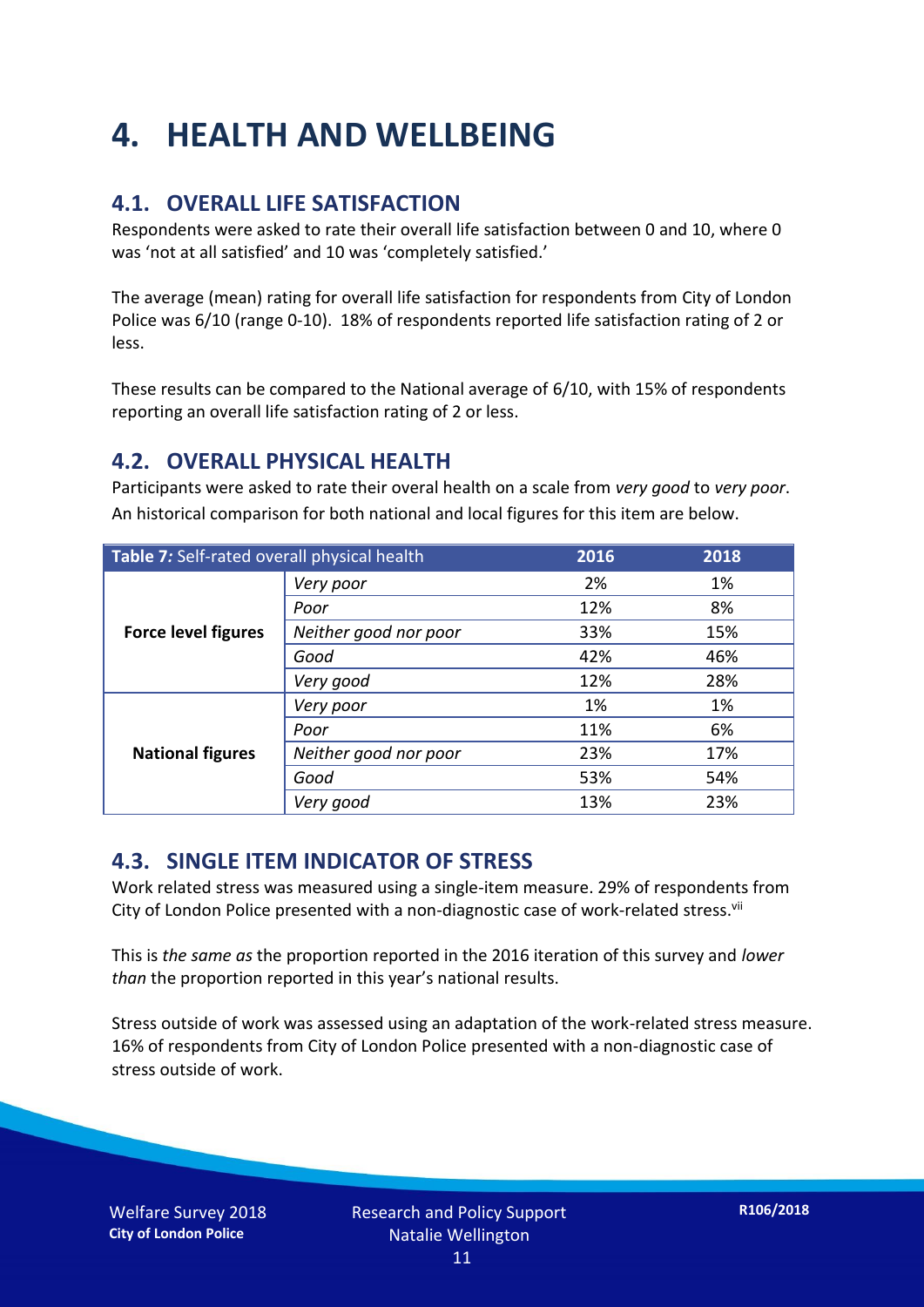### **4.4. SINGLE ITEM INDICATOR FOR MENTAL HEALTH**

A top-level broad overview of mental wellbeing was established using an item that asked respondents to indicate whether they had experienced feelings of stress, low mood, anxiety, or other difficulties with their health and wellbeing over the last 12 months.

66% of respondents from City of London Police indicated that they had experienced feelings of stress, low mood, anxiety, or other difficulties with their health and wellbeing over the last 12 months; with 93% also indicating that these feelings were caused, or made worse by work.

#### **4.5. MENTAL WELLBEING**

Mental wellbeing can be broadly conceptualized as having two dimensions. The first concerns positive affect (i.e. pleasurable aspects of wellbeing such as feelings of optimism, cheerfulness, and relaxation). The second concerns psychological functioning (i.e. such as clear thinking, self-acceptance, personal development, competence, and autonomy).

To investigate mental wellbeing in more detail the two-dimensional structure of mental wellbeing described above was assessed using the short Warwick-Edinburgh Mental Wellbeing Scale (SWEMWBS). viii The scale asks individuals to rate their experience during the last two weeks for seven positively framed statements.

SWEMWBS findings for **City of London Police** are presented in the table below alongside those for national sample for 2016 and 2018.

**Table 8**: % of respondents that reported experiencing the following positive aspects of wellbeing *rarely* or *none of the time* over the previous 2 weeks

| <b>SWEMWBS item</b>                           | <b>National figures</b> |      | <b>Force level figures</b> |      |
|-----------------------------------------------|-------------------------|------|----------------------------|------|
|                                               | 2016                    | 2018 | 2016                       | 2018 |
| I've been feeling optimistic about the future | 62%                     | 36%  | 64%                        | 37%  |
| I've been feeling useful                      | 28%                     | 25%  | 32%                        | 25%  |
| I've been feeling relaxed                     | 60%                     | 48%  | 54%                        | 44%  |
| I've been dealing with problems well          | 20%                     | 19%  | 17%                        | 13%  |
| I've been thinking clearly                    | 16%                     | 16%  | 14%                        | 11%  |
| I've been feeling close to other people       | 34%                     | 28%  | 49%                        | 20%  |
| I've been able to make up my own mind         | 13%                     | 10%  | 15%                        | 8%   |
| about things                                  |                         |      |                            |      |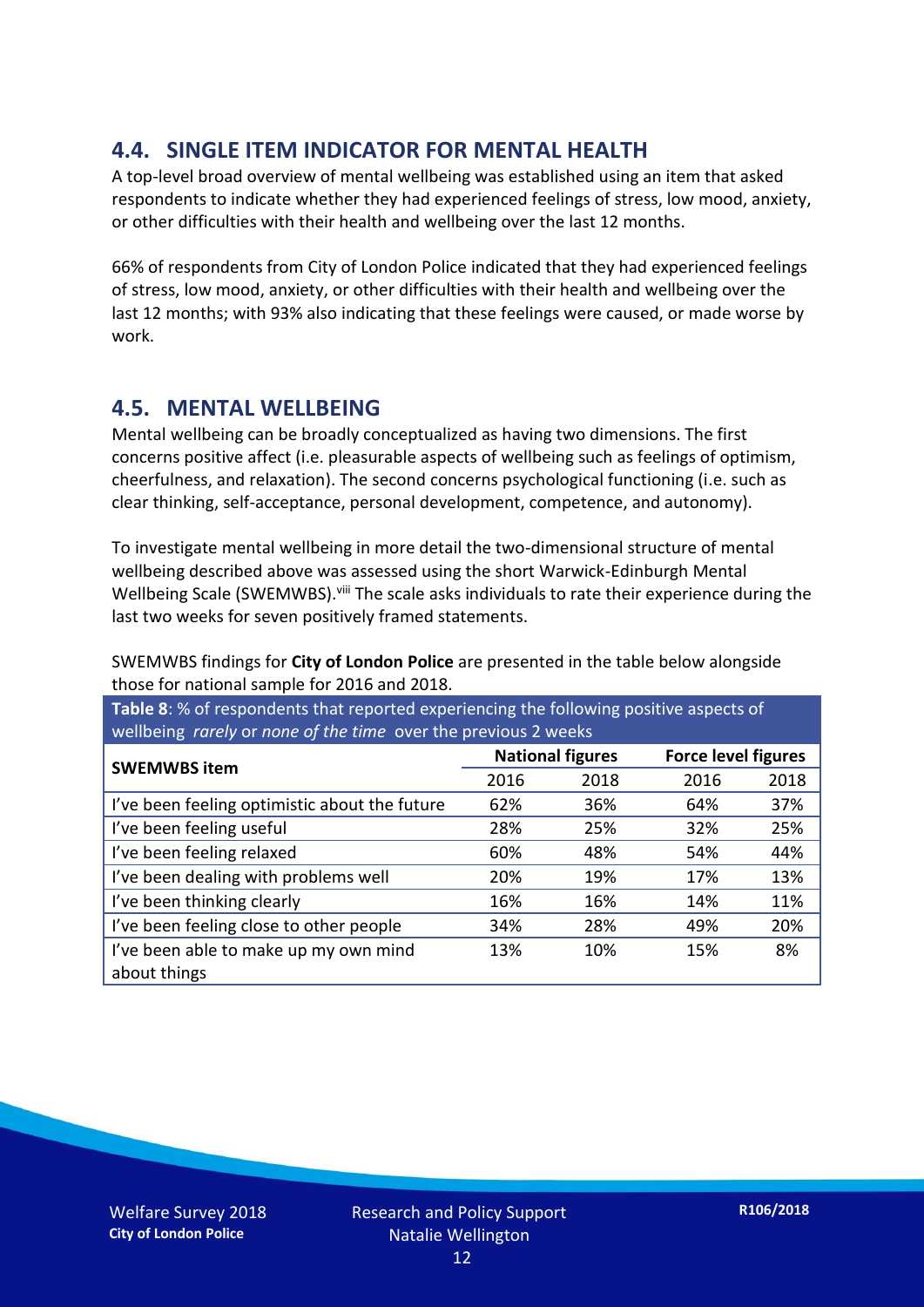#### **4.6. HELP SEEKING**

A question was applied to identify those who had ever **sought help** for feelings of stress, low mood, anxiety, or any other difficulties with mental health and wellbeing. Examples of sources of help were provided including GP, occupational health department, psychologist, therapist, and counsellor.

34% of responses from City of London Police had previously sought help for feelings of stress, low mood, anxiety or other difficulties with their mental health and wellbeing, 46% of which had done so within the last 12 months.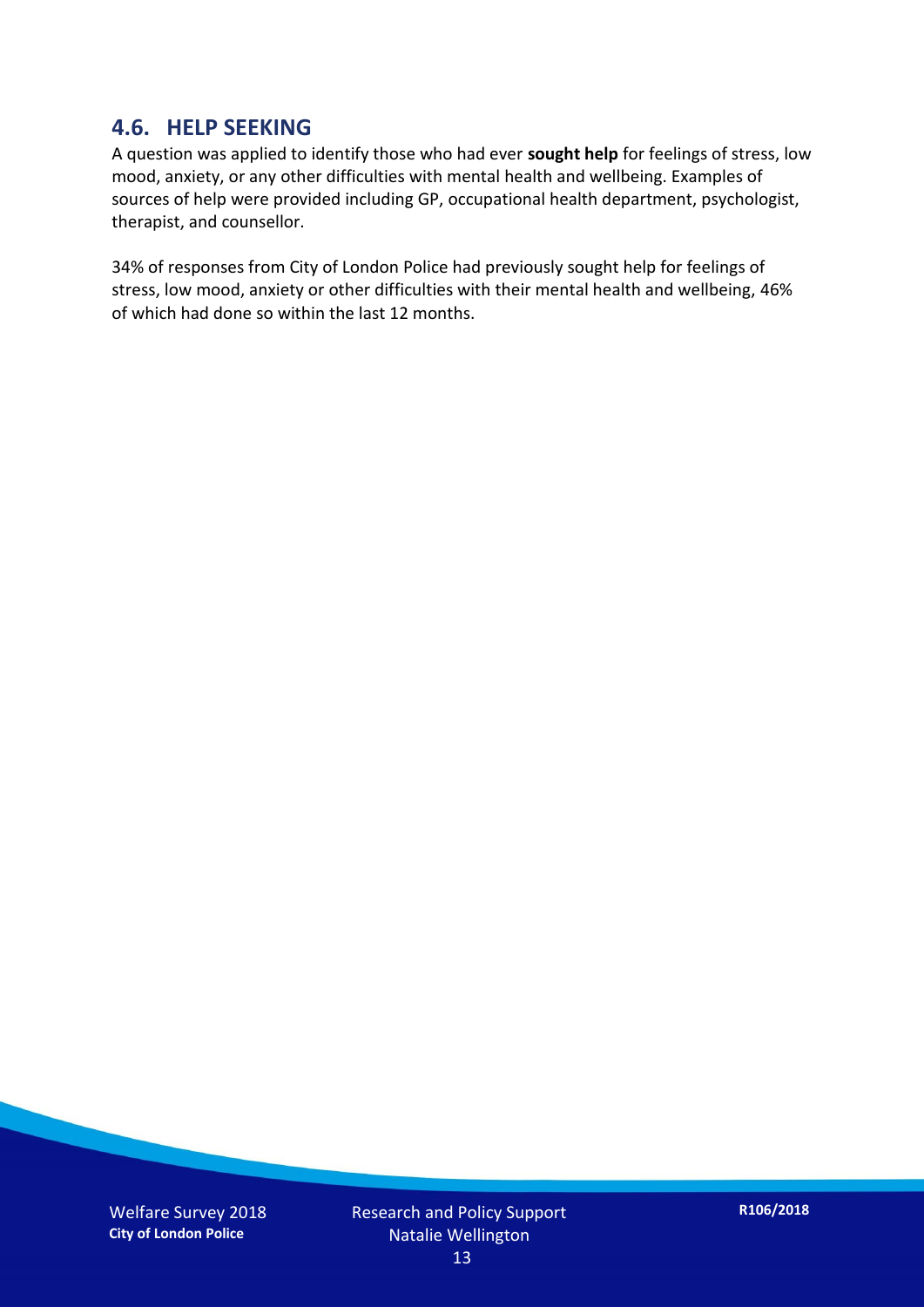## **5. ABSENCE BEHAVIOUR**

### **5.1. ABSENCE**

57% of respondents from City of London Police reported one or more days of sickness absence and 28% of respondents indicated that at least one day of their sickness absence was attributable to stress, depression, or anxiety.

The national proportion of respondents who had taken one or more days of sickness absence was 56% and 32% of respondents indicated that at least one day of their sickness absence was attributable to stress, depression, or anxiety.

### **5.2. PRESENTEEISM AND LEAVEISM**

Presenteeism is the act of attending work while ill. This has been shown to be associated with subsequent health decline, particularly in relation to burnout,  $\alpha$  and can to lead to elevated absenteeism.<sup>x</sup> Moreover, evidence suggests that presenteeism can compound the effects of the initial illness and negatively influence job satisfaction, resulting in negative job attitudes and withdrawal from work.<sup>xi</sup>

Leaveism is a recently coined term to describe hidden sickness absence and work undertaken during rest periods, including using allocated time off such as annual leave entitlements to take time off when they are in fact unwell.

Findings for City of London Police are presented in the graph below.



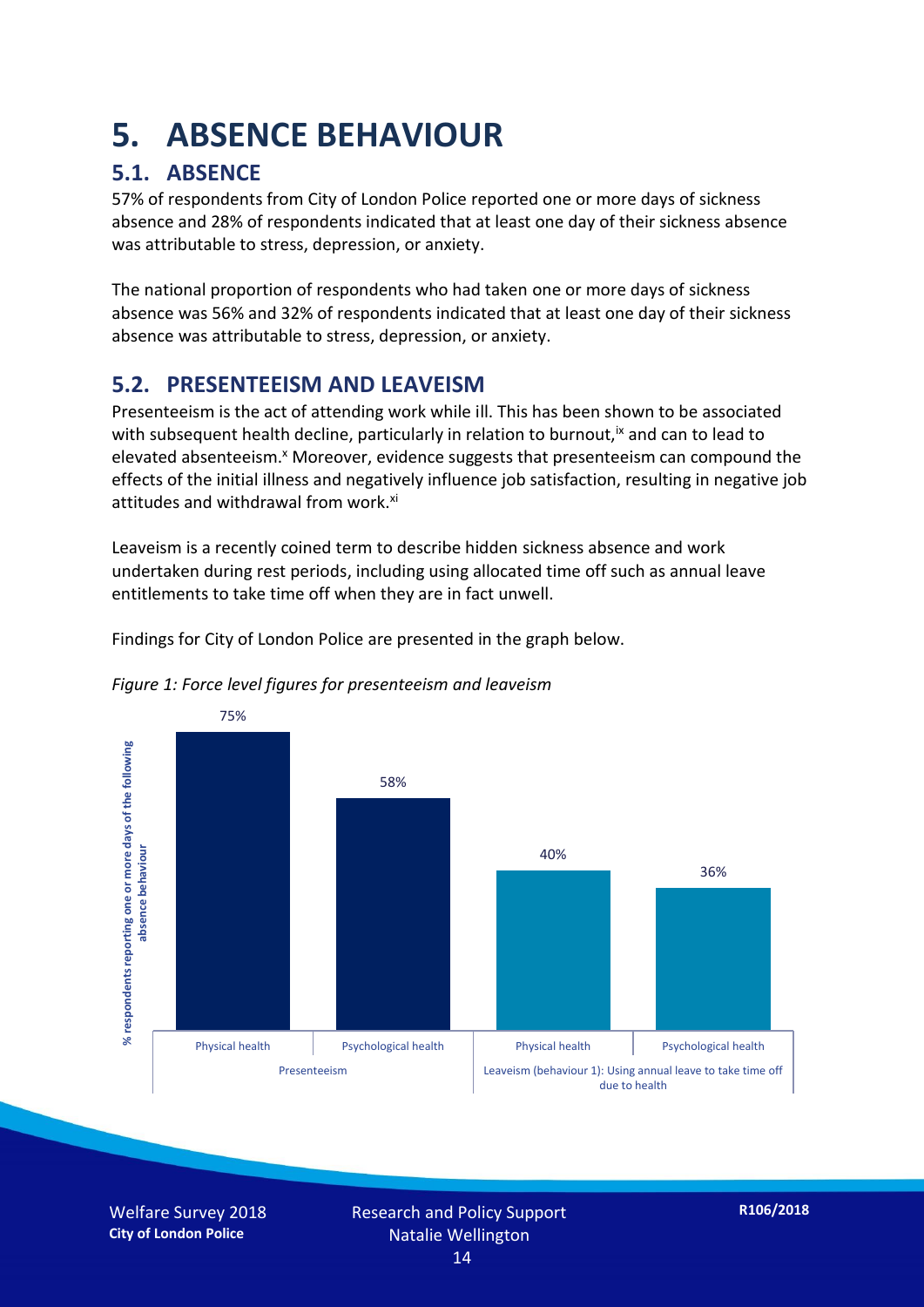## **6. Violence and physical injuries**

### **6.1. VIOLENCE**

Verbal and physical violence was assessed using four questions regarding how often officers received verbal insults, verbal threats, unarmed physical attacks, and attacks with a weapon from members of the public over the previous 12 months. Findings are presented in the table below.

**Table 9:** Force level figures for frequency of verbal and physical violence from members of the public

| Type of violent victimisation                      | % of respondents indicating frequency<br>of experience as at least once a week |      |
|----------------------------------------------------|--------------------------------------------------------------------------------|------|
|                                                    | 2016                                                                           | 2018 |
| Verbal insults (e.g., swearing, shouting, abuse)   | 22%                                                                            | 15%  |
| Verbal threats (e.g., threat of hitting, threat of | 15%                                                                            | 7%   |
| kicking)                                           |                                                                                |      |
| *Spitting assaults (i.e. being deliberately spat   |                                                                                | 1%   |
| upon)                                              |                                                                                |      |
| Unarmed physical attacks (e.g., struggling to      | 12%                                                                            | 7%   |
| get free, wrestling, hitting, kicking)             |                                                                                |      |
| Use of a deadly weapon (e.g., stick, bottle, axe,  | 2%                                                                             | 1%   |
| firearm)                                           |                                                                                |      |

\*Spitting assaults data was only available from 2018.

#### **6.2. INJURIES**

14% of City of London Police respondents reported that they had suffered one or more injuries that required medical attention as a result of work-related **violence** in the last year – losing more than 72 days in sickness absence.

This is *higher than* the proportion reporting one or more injuries as a result of work-related **violence** than reported in the 2016 iteration of this survey and *lower than* the proportion compared to this year's national results.

12% of City of London Police respondents also reported that they had suffered one or more injuries that required medical attention as a result of work-related **accidents** in the last year – losing more than 52 days in sickness absence.

This is *lower than* the proportion reporting one or more injuries as a result of work-related **accidents** in the 2016 iteration of this survey and *lower than* the proportion compared to this year's national results.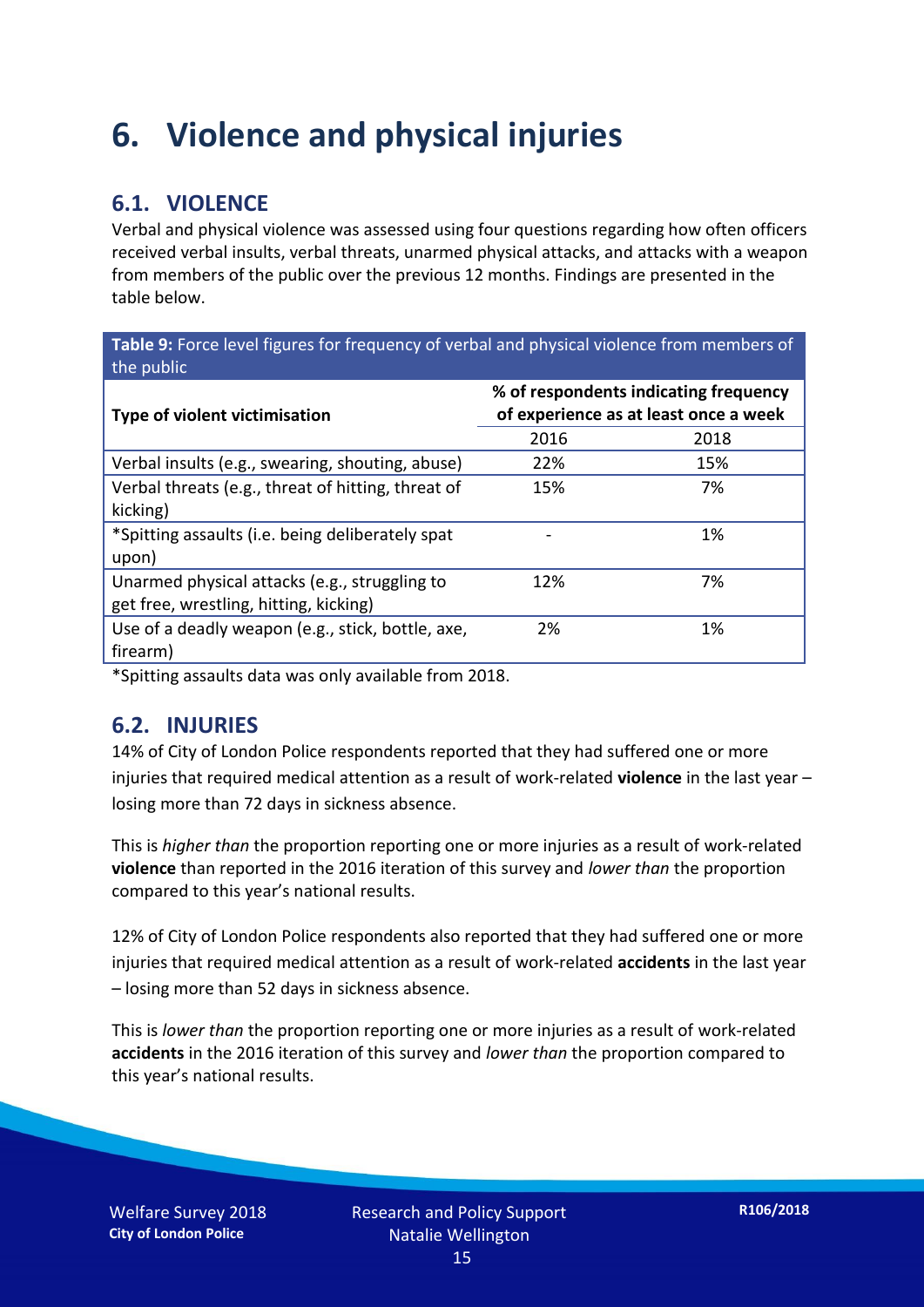## **7. ORGANISATIONAL SUPPORT: MENTAL HEALTH & WELLBEING**

Participants who indicated that they had sought help for difficulties with mental health and wellbeing were presented with additional questions concerning disclosure to a line manager.

#### **7.1. DISCLOSURE**

67% of respondents from City of London Police, for whom it was applicable, reported that they had disclosed seeking mental health and wellbeing support to their line managers. This can be compared with 68% from the same survey in 2016.

#### **7.2. REASONS FOR NON-DISCLOSURE**

Respondents who did not disclose to their line managers that they had sought mental health and wellbeing support, were asked to indicate why. Findings are presented in the table below.

| Table 10: Reasons for non-disclosure                        |             |                     |  |
|-------------------------------------------------------------|-------------|---------------------|--|
|                                                             |             | % of total mentions |  |
| <b>Item</b>                                                 | Force level | <b>National</b>     |  |
|                                                             | figures     | figures             |  |
| I was worried that my other colleagues would find out       | 7%          | 10%                 |  |
| I thought it would negatively affect my opportunities for   | 14%         | 11%                 |  |
| promotion and/or specialising                               |             |                     |  |
| It wasn't affecting my work                                 | 0%          | 7%                  |  |
| I didn't want to be treated differently (in a negative way) | 7%          | 13%                 |  |
| I felt it was a personal matter                             | 11%         | 20%                 |  |
| I have had negative experiences of disclosing in the past   | 11%         | 6%                  |  |
| I thought it would have a negative impact on my career      | 11%         | 10%                 |  |
| There is a negative attitude in the police service towards  | 14%         | 12%                 |  |
| people who experience difficulties with their mental health |             |                     |  |
| and wellbeing                                               |             |                     |  |
| I did not think my line manager would treat me with         | 14%         | 7%                  |  |
| empathy                                                     |             |                     |  |
| For reasons other than those listed above                   | 11%         | 4%                  |  |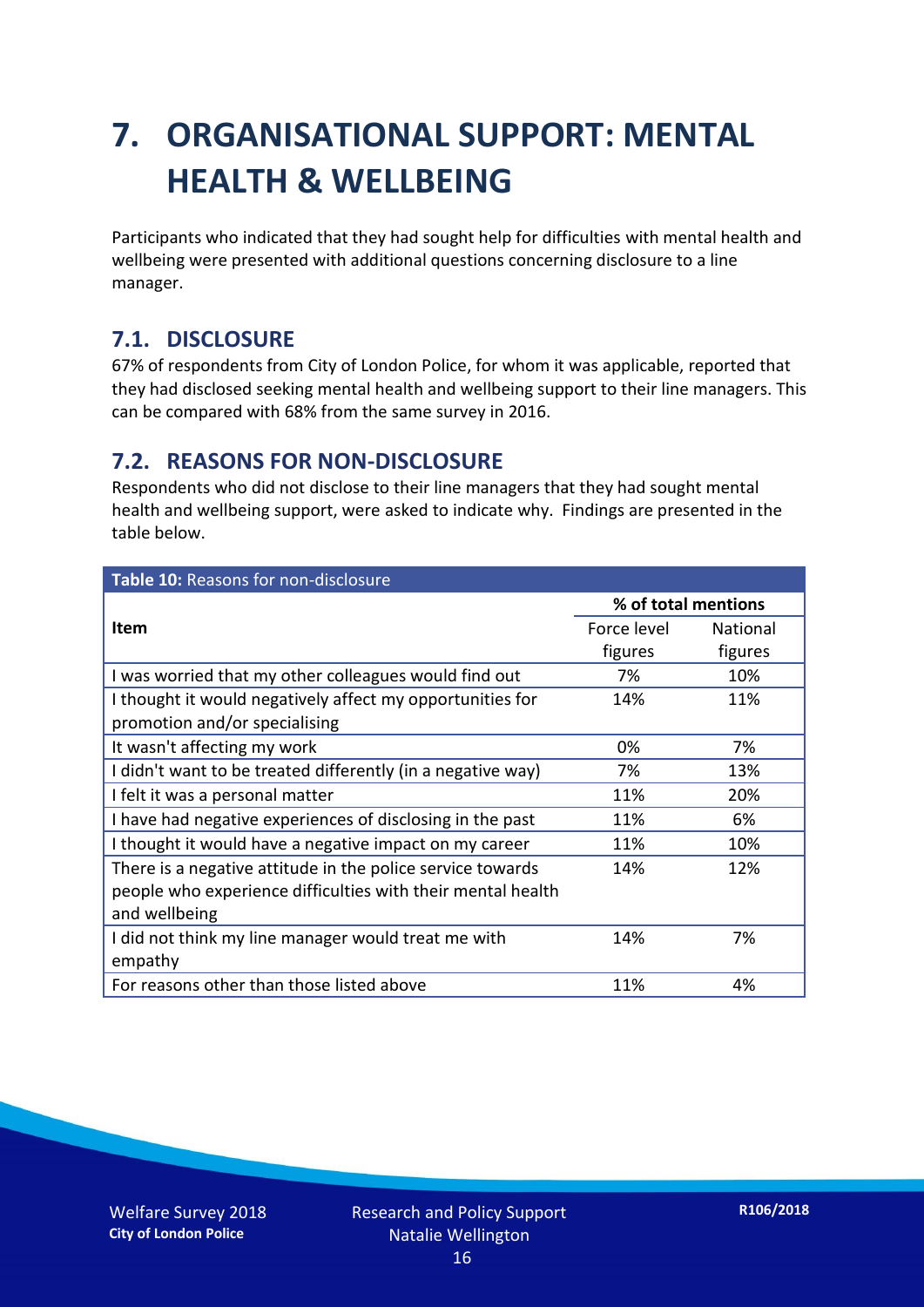### **7.3. ATTITUDES TO MENTAL HEALTH AND WELLBEING**

All respondents were asked about the attitude of the police service towards mental health and wellbeing.

Respondents were provided with a list of statements, and asked to indicate the extent to which they agreed or disagreed with the statement.

The table below shows the percentage of respondents who agreed with three key statements about the police services attitudes towards mental health and wellbeing for both City of London Police, and the police service as a whole.

| Table 11: Attitudes to mental health and wellbeing |                                                    |                         |
|----------------------------------------------------|----------------------------------------------------|-------------------------|
| <b>Statements</b>                                  | % of respondents that agreed with<br>the statement |                         |
|                                                    | Force level figures                                | <b>National figures</b> |
| The police service encourages staff to talk openly | 48%                                                | 45%                     |
| about mental health and wellbeing                  |                                                    |                         |
| Someone would be treated differently (in a         | 44%                                                | 37%                     |
| negative way) if they disclosed difficulties with  |                                                    |                         |
| their mental health and wellbeing                  |                                                    |                         |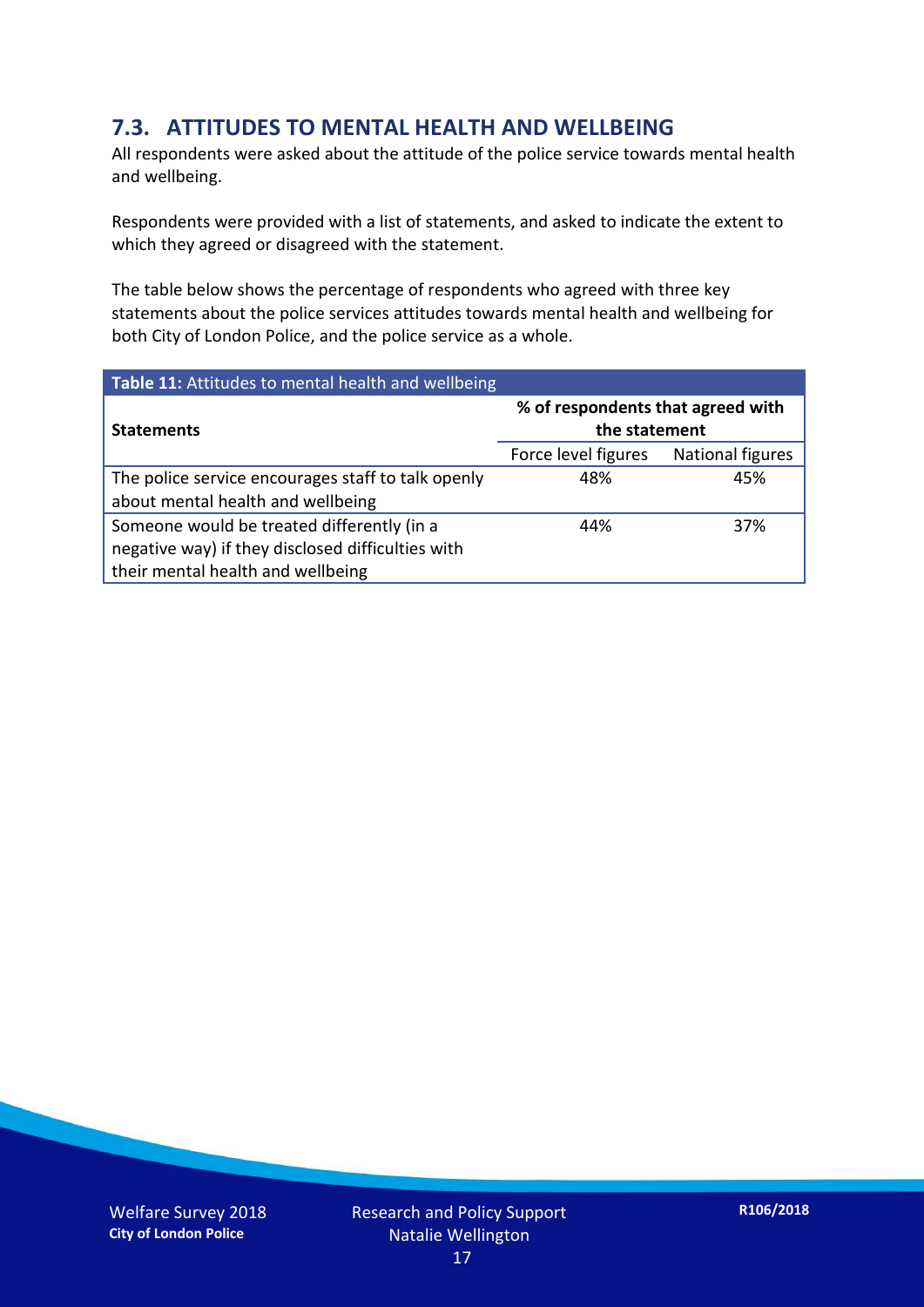## **8. Notes for JBBs**

Additional findings from the 2018 Demand, Capacity and Welfare survey are available on request from the Research and Policy department. Additional topics include, but are not limited to:

- Morale,
- Fatigue and sleep,
- Managerial mental health and wellbeing support,
- Organisational change, and
- Organisational justice.

The findings of the survey can also be broken down in more detail in terms of different demographic groups, such as rank, role or length of service. However please be aware that we can only go into a certain level of detail with this demographic data in order to preserve respondents' confidentiality.

JBBs wishing to obtain further information can contact [ResearchandDataCollection@polfed.org](mailto:ResearchandDataCollection@polfed.org) to discuss their requirements.

The Research and Policy Department only has one member of staff responsible for these data requests; please bear this in mind in terms of turnaround times and the amount of data you request when contacting the team.

All other interested parties should speak to their local JBB in the first instance.